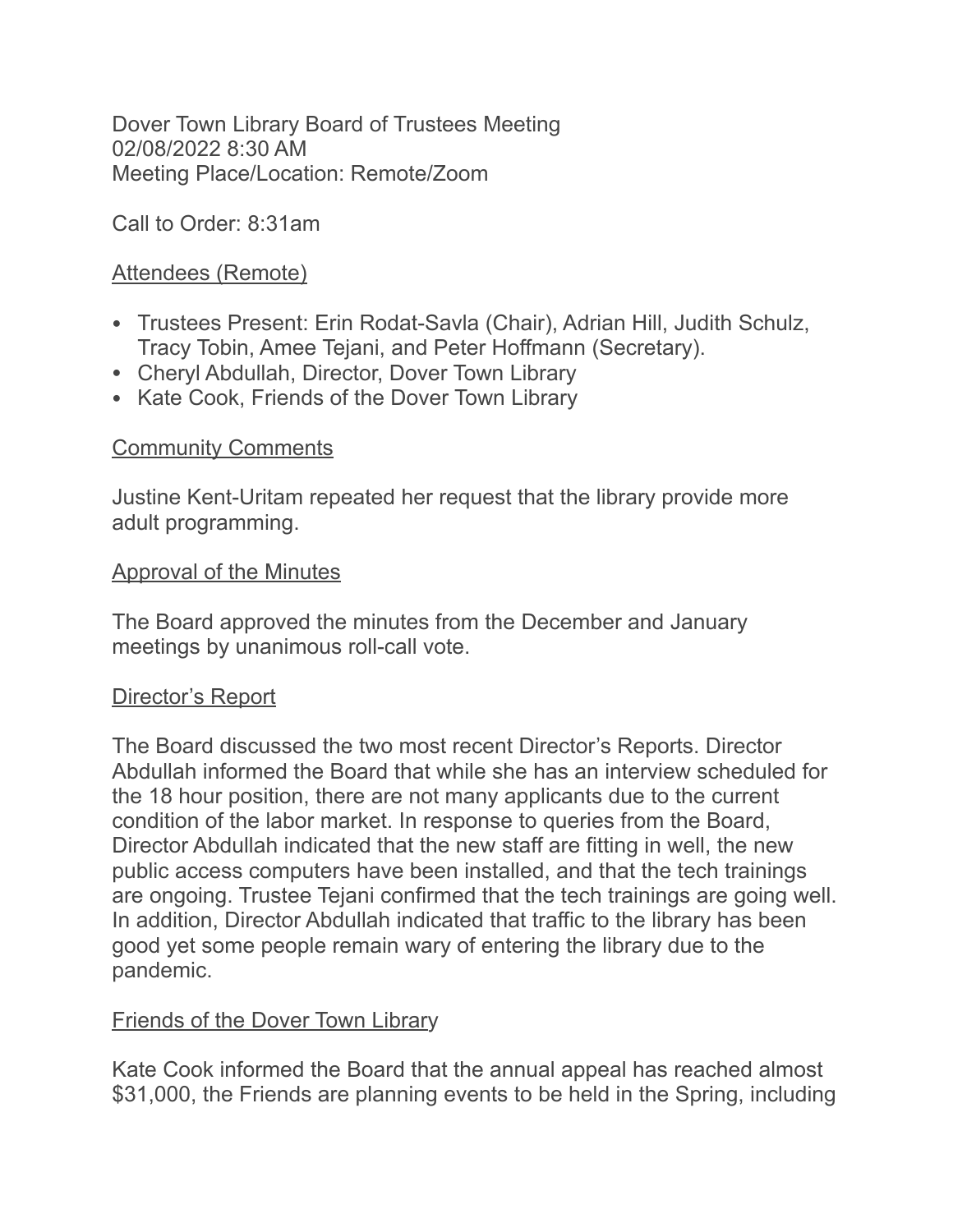the return of the tile fundraiser and a "Trails and Tales Bingo" (nonfundraising) event that combines nature and library themes, and "Cheers for Books" to be held outside the library with a tentative date of May 12th.

Trustee Tobin noted that she sent out the link to the Friends' lapsed donor list for the Board's review and outreach, volunteers are needed for tile painting at the library on April 6th and May 4th, and Kate Cook is the incoming President of the Friends.

# Director Search

Trustees Schulz and Tobin updated the Board on their progress with the Director Search. They have not yet received any feedback from TA Dwelley who has been on vacation until today. They further understand that neither HR nor the legal department have reviewed the job description. Once the job description is ready, it must first be posted internally for 5 working days. In light of the guidance from MLBC. Trustees Schulz and Tobin have decided to limit the Director Search Committee (the "Committee") to 6 members, including themselves, a Dover librarian, a representative from town hall, a member of the Friends of the Dover Town Library, and a person representing the Council on Aging. In addition to the Committee, there will be other opportunities for others in the community to participate in the process.

Trustee Tobin provided the latest timeline for the Director Search. The expectation is that resumes will come in and be screened by the Search Committee during March and April. The goal is to have 2-4 candidates to interview by mid-April. Judy or Tracy will conduct outreach to all candidates who have applied with a status update. In mid-to-late April, formal interviews of the top 2-4 candidates will be conducted in a community forum. Interview questions will prepared in advance by Search Committee and Trustees, asking the same questions of all and using a scoring rubric. We hope to conduct the final interviews (2 maximum) in early May with all Trustees, and extend the job offer by the middle to end of May.

The Board voted by unanimous roll-call vote to reimburse the finalists for all or some of their travel expenses from the library's budget unless the expenses are covered by the town.

### Director Evaluation Review